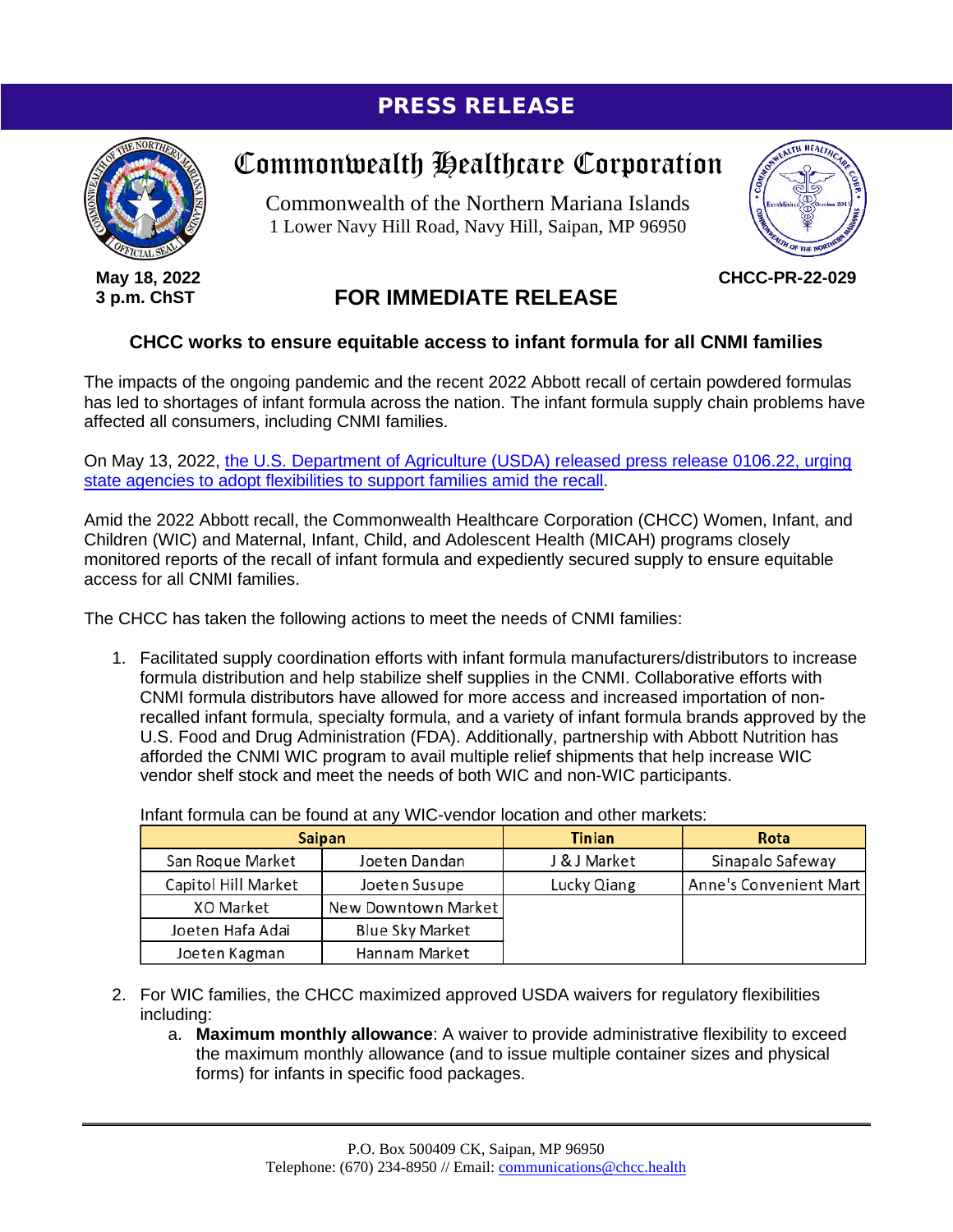- b. **Medical documentation**: A waiver to provide administrative flexibility to allow for the issuance of non-contract brand infant formula without medical documentation for infants in specific food packages.
- c. **Vendor exchanges**: A waiver to allow WIC-authorized vendors to treat WIC participants like all other customers when they exchange recalled products at the store.
- 3. Provided continued support and resources
	- a. **Awareness and communication**: The CHCC continues to provide transparent information and relevant updates to families, vendors, and stakeholders via public information releases, tele-messaging, social media, and/or phone calls.
	- b. **Nutrition education and breastfeeding services**: The CHCC WIC clinic staff continue to encourage and educate participants to practice safe feeding options following guided resource materials, provide breastfeeding and lactation support, accommodate questions, and make appropriate referrals. Those enrolled in the CHCC Home Visiting Program are also provided with information and support for accessing safe feeding options among households that may potentially be impacted.
	- c. **Resources**: The CHCC continues to share resources and reference materials/sites on infant formula safety, guidance for families and caregivers, and to consult pediatrician and/or family doctors for alternatives.

As the nation faces infant formula shortages, the CHCC will continue to prioritize and expand efforts to secure infant formula for the CNMI community. The CHCC will also continue to monitor infant formula redemptions, track shipment of supplies, request emergency relief, maximize waivers, and provide consistent and transparent information.

Helpful information for parents and caregivers:

- 1. **Never dilute formula**. Diluting infant formula with water or other liquids can be dangerous and even life-threatening for babies, leading to a serious nutritional deficit and health issues.
- 2. **Avoid homemade formula** like coconut water or rice water. These are not safe substitutes. Homemade formulas often lack or have inadequate amounts of critical nutrients. For example, babies fed homemade infant formula have been hospitalized due to hypocalcemia (low calcium).
- 3. **Other store-bought substitute formulas are OK**. For most babies, if their regular brand of formula is not currently available, it is OK to substitute it with a similar version. If families have questions about which formula is acceptable, or if they are still having difficulty finding formula, they should contact their child's pediatric provider or WIC.
- 4. **Talk to your doctor**. Families should consult their pediatrician if their babies or children require a specialized formula and need a recommendation for a comparable formula to use.

The CHCC Population Health Programs encourages the CNMI community to stay informed and seek assistance from their primary care provider for any immediate concerns.